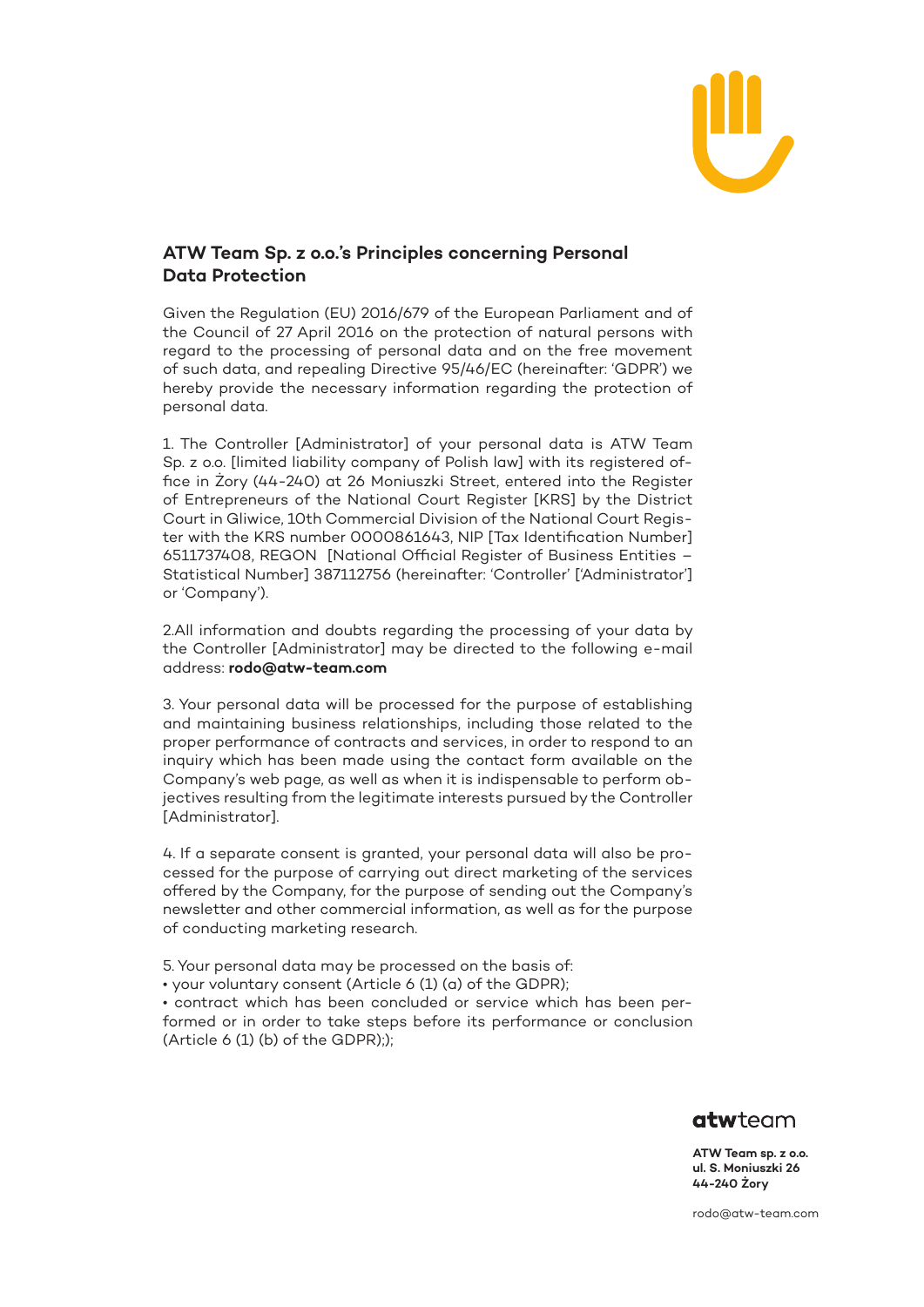

• the legitimate interest of the controller [administrator] (Article 6 (1) (f) of the GDPR), in particular to ensure the security of the provision of services and IT networks, including the purpose of investigating, establishing or defending claims by the Company.

6. The recipients of your personal data may be as follows:

• authorized employees of the controller [administrator], as well as entities processing data on their behalf,

• entities cooperating with or associated with the Company,

• third parties in order to fulfill legal obligations, to execute an order of public authorities,

• entities providing services to the Controller [Administrator].

7. Your personal data will be stored for the duration of the business relationships, and also for a longer period, until all claims related to the contract are satisfied or until the lapse of the limitation period concerning those claims, and in the case of data processing based on consent until the consent is effectively withdrawn or until the moment when the purpose of their processing ceases.

8. You have the right to access your data and the right to rectify, erase, restrict their processing, the right to transfer data, the right to object to processing, if the processing is based on consent: the right to withdraw consent at any time without affecting the compliance of the processing with the law, where the processing was carried out on the basis of consent before its withdrawal.

9. Providing your personal data is voluntary, however, failure to provide them may prevent the conclusion or performance of the contract and the performance of other activities related to the provision of the service, as well as the implementation of the inquiry addressed to the controller [administrator].

10. Your data will be processed in paper form, electronically or in an automated manner, including via traditional mail, e-mail or by phone, fax or in other manners.

11. Your data will not be subject to automated decision making, including profiling.



**ATW Team sp. z o.o. ul. S. Moniuszki 26 44-240 Żory**

[rodo@atw-team.com](mailto:rodo@atw-team.com)